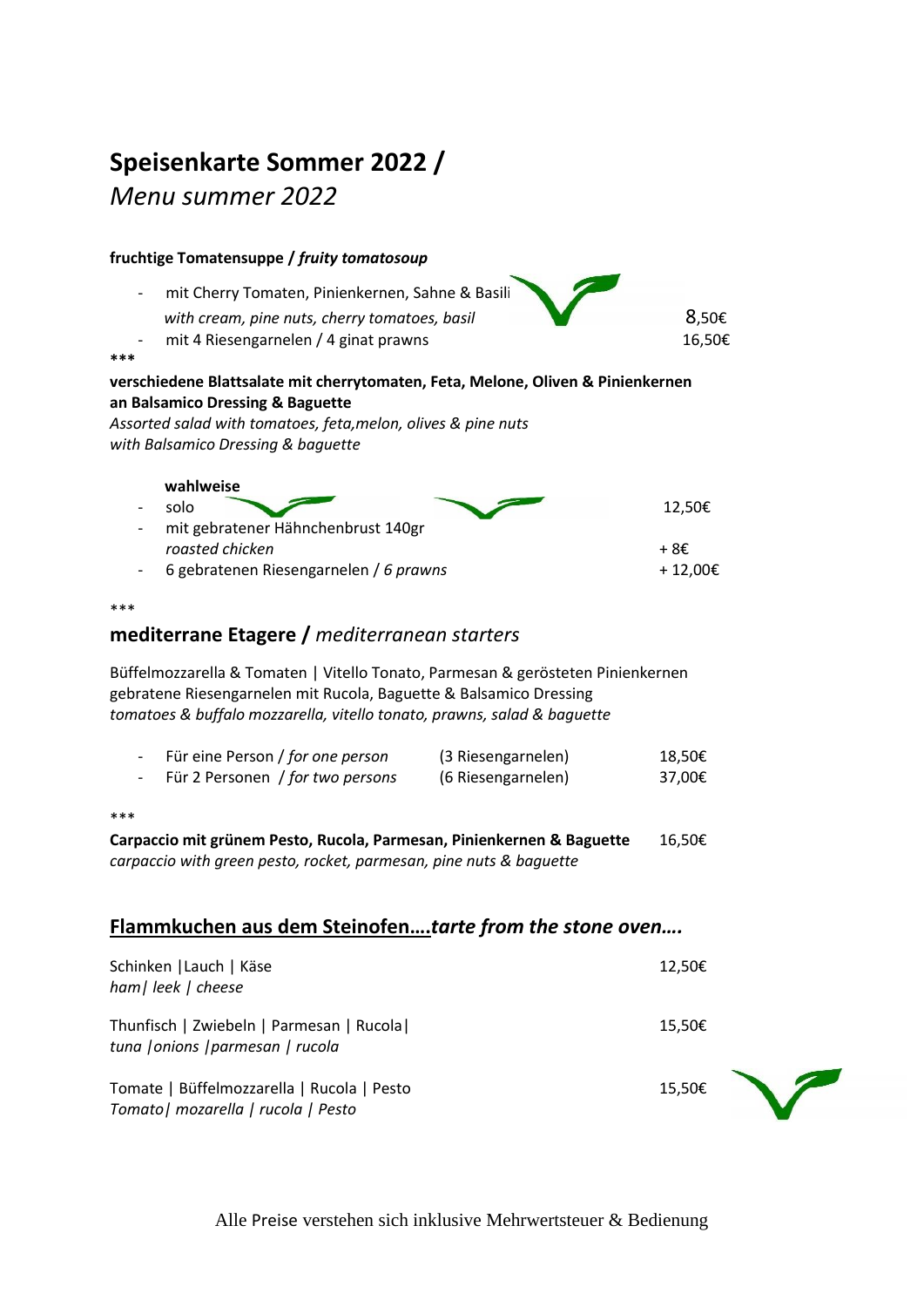## **Hauptgerichte/** *main course*

| BBQ - Teller / BBQ plate<br>Pfannengemüse   gebratene Drillinge   Sourcream  <br>Vegetables   roasted triplets   sourcream                                                                                                            | 14,50€           |
|---------------------------------------------------------------------------------------------------------------------------------------------------------------------------------------------------------------------------------------|------------------|
| mit Schweinerückensteak (200gr)   BBQ Sauce<br>$\overline{\phantom{a}}$<br>with steak of pork   BBQ Sauce                                                                                                                             | +12€             |
| mit Geflügelsteak (200gr)   Mango-Orangensauce<br>$\overline{\phantom{a}}$                                                                                                                                                            | $+12\varepsilon$ |
| with steak of turkey   mangosauce<br>mit einem Lachssteak (160gr)   Zitrone & Olivenöl<br>$\overline{\phantom{a}}$<br>with steak of salmon   citron & oliveoil                                                                        | +12,50€          |
| Hamburger "Milser Krug"<br>Rindfleisch (180gr)   Salat   Pesto   Käse   Bacon   Pommes Frites<br>Barbecue Sauce   Mayonnaise   Ketchup<br>beef  salad   pesto   cheese  bacon  french fries <br>barbecue sauce   mayonnaise   ketchup | 18,50€           |
| als vegetarische Variante / as vegetarian Burger                                                                                                                                                                                      | 18,50€           |
| Ravioli   Ziegenkäse   Spinat   Weisswein<br>Cherrytomaten   Butter   Parmesan   Pinienkerne<br>Ravioli filled with fresh goat cheese   spinach   cherry tomatoes  <br>White wine   Parmesan   pine nuts                              | 16,50€           |
| Matjes   Zwiebeln   Mayonnaise   Joghurt   Apfel   Kräuter   Drillinge<br>Hering   onions   mayonaise   yoghurt   apple   herbs   potato<br>***                                                                                       | 19,50€           |
| Rinderfilet 200gr   Kräuterbutter   Champignons   Pommes Frites<br>Filet of beef   herbbutter   mushrooms   onions   french fries<br>$***$                                                                                            | 39,50€           |
| Rinderfiletstreifen (150gr) Stroganoff   Zwiebeln   Gewürzgurke   Senf  <br>Weißwein   Sahne   Drillinge  <br>Beef fillet strips á la Stroganoff   onions   cucumber   mustard  <br>white wine   cream   Triplets<br>***              | 26,50€           |
| Landbrot "Milser Krug"<br>Frischkäse   roher Schinken   Spiegelei   Tomaten   Schnittlauch   Salat<br>cream cheese   raw ham   sunnyside egg   Tomatoes   chives   Salad<br>***                                                       | 12,50€           |
| XL Currywurst mit Pommes Frites   Salatbouquet<br>XI Roasted sausage with french fries   salad<br>***                                                                                                                                 | 11,50€           |
| Bandnudeln   getrockneten Tomaten   Olivenöl   Pinienkerne   Parmesan<br>Noodles   dryed tomatoes   pinenuts   parmesan<br>$***$                                                                                                      | 15,50€           |
| Gegrillte Zanderfilets (ca. 200 Gr.) auf Blattspinat & Drillingen<br>Pinienkerne   Zitronen   Olivenöl<br>Grilled zander on spinach leaves   pine nuts   Lemon & Triplets                                                             | 27,50€           |